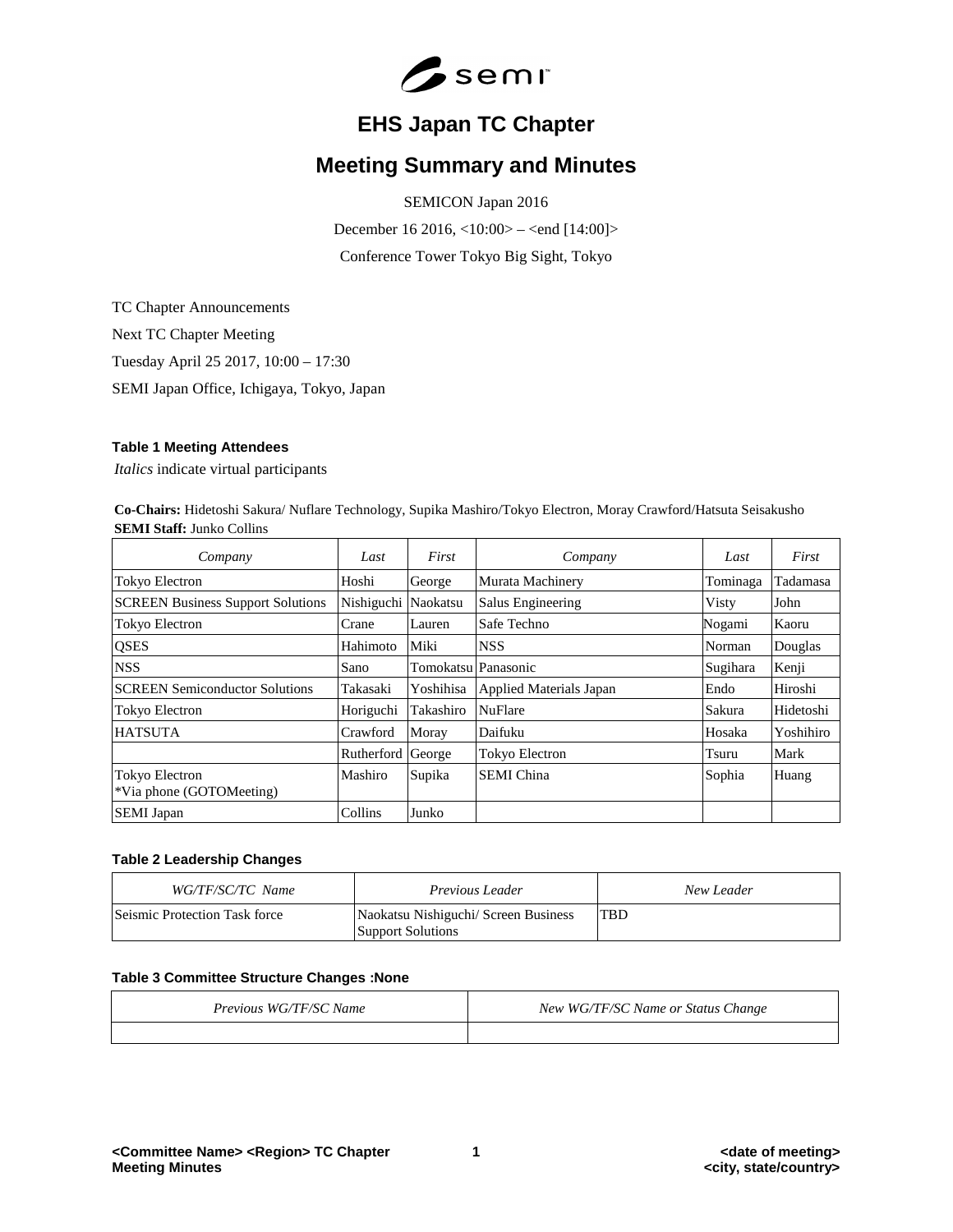

### **Table 4 Ballot Results: No ballot review**

| Document # | Document Title | Committee Action |
|------------|----------------|------------------|
|            |                |                  |

#1 **Passed** ballots and line items will be submitted to the ISC Audit & Review Subcommittee for procedural review.

#2 **Failed** ballots and line items were returned to the originating task forces for re-work and re-balloting or abandoning.

#### **Table 5 Activities Approved by the GCS prior to the Originating TC Chapter meeting: None**

| $\mathbf{r}$<br><i>Type</i> | $\neg W G$ | Details |
|-----------------------------|------------|---------|
|                             |            |         |

## **Table 6 Authorized Activities**

Listing of all revised or new SNARF(s) approved by the Originating TC Chapter: None

|  | Dotair<br>. |
|--|-------------|
|  |             |

#1 SNARFs and TFOFs are available for review on the SEMI Web site at: <http://downloads.semi.org/web/wstdsbal.nsf/TFOFSNARF>

# **Table 7 Authorized Ballots: None**

| <b>TTTI</b> | $\pi\pi$ | $\ddot{\phantom{0}}$ |
|-------------|----------|----------------------|
| When        | . .      | Details              |
|             |          |                      |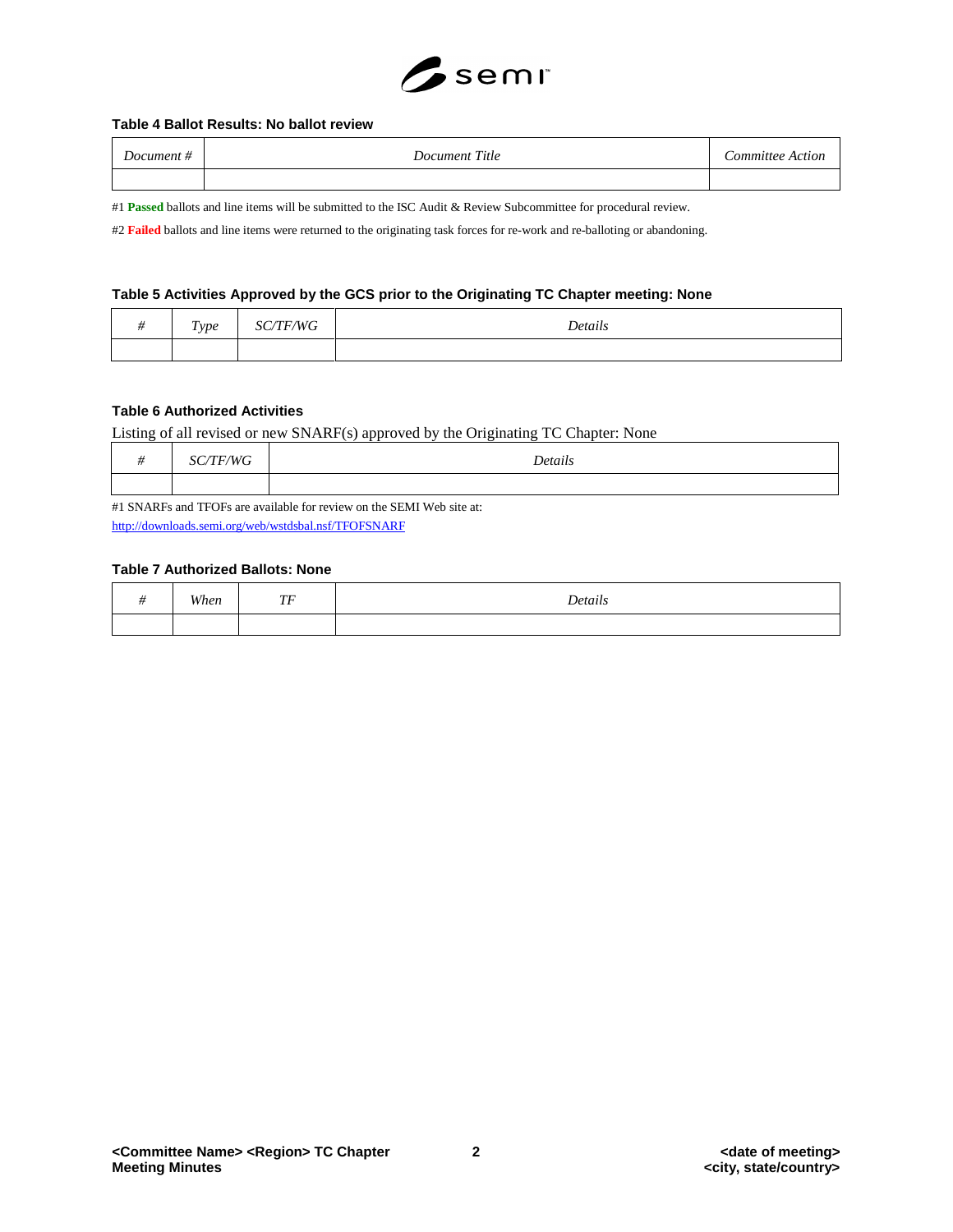

# **Table 8 SNARF(s) Granted a One-Year Extension: None**

| $T\bar{F}$ | Title | <b>Expiration Date</b> |
|------------|-------|------------------------|
|            |       |                        |
|            |       |                        |
|            |       |                        |

## **Table 9 SNARF(s) Abolished: None**

| TF | Title |
|----|-------|
|    |       |
|    |       |
|    |       |

## **Table 10 Standard(s) to receive Inactive Status: None**

| <b>Standard Designation</b> | Title                                                                    |
|-----------------------------|--------------------------------------------------------------------------|
| 0811                        | SEMI S24-0306 (Reapproved Safety Guideline for Multi-Employer Work Areas |

# **Table 11 New Action Items:**

| <i>Item</i> $#$ | Assigned to                                                    | <b>Details</b>                                                                                                                           |
|-----------------|----------------------------------------------------------------|------------------------------------------------------------------------------------------------------------------------------------------|
| EHS161216-01    | Junko Collins                                                  | To report to James about an announcement of EHS Taiwan TC chapter meeting (April,<br>2016) to all Global EHS Technical Committee members |
| EHS161216-02    | Junko Collins/ TC 5-year Review:<br><b>Chapter Chair</b>       | To create the SNARF for reapproval of SEMI S17, S18 and S21 by the next TC Chapter<br>Meeting                                            |
| EHS161216-03    | George Hoshi/<br><b>GHG</b> Emission<br>Characterization<br>TF | 5-year Review:<br>To discuss on this document to be revised or to be reapproved                                                          |

# **Table 12 Previous Meeting Action Items**

| Item $#$     | Assigned to   | Details                                                                                                                                                                                                            |
|--------------|---------------|--------------------------------------------------------------------------------------------------------------------------------------------------------------------------------------------------------------------|
| EHS150924-03 | Junko Collins | To include the Delayed Revision sections in tables of contents for Documents that apply with<br>the understanding that SEMI Staff will update the TOCs to actually reflect the contents of the<br>Documents (open) |
| EHS160419-03 | Junko Collins | To check if Taiwan are announcing their EHS Taiwan TC meetings to all EHS TC members<br>(changed action item to EHS161216-01)                                                                                      |
| EHS160628-01 | Junko Collins | Submit 5947A A&R report to A&R (done)                                                                                                                                                                              |
| EHS160628-02 | Junko Collins | Submit 5556B A&R report to A&R (done)                                                                                                                                                                              |
| EHS160628-03 | TF/staff      | TF Submit Ratification ballot 5947A to SEMI (done)<br>Staff submit the ballot to cycle 7 (done)                                                                                                                    |
| EHS160628-04 | TF/staff      | Submit Ratification ballot 5947A to SEMI (done)<br>Staff submit the ballot to cycle 7 (done)                                                                                                                       |
| EHS160628-05 | Sano-san      | To draft appropriate Japanese translation (done, activity started)                                                                                                                                                 |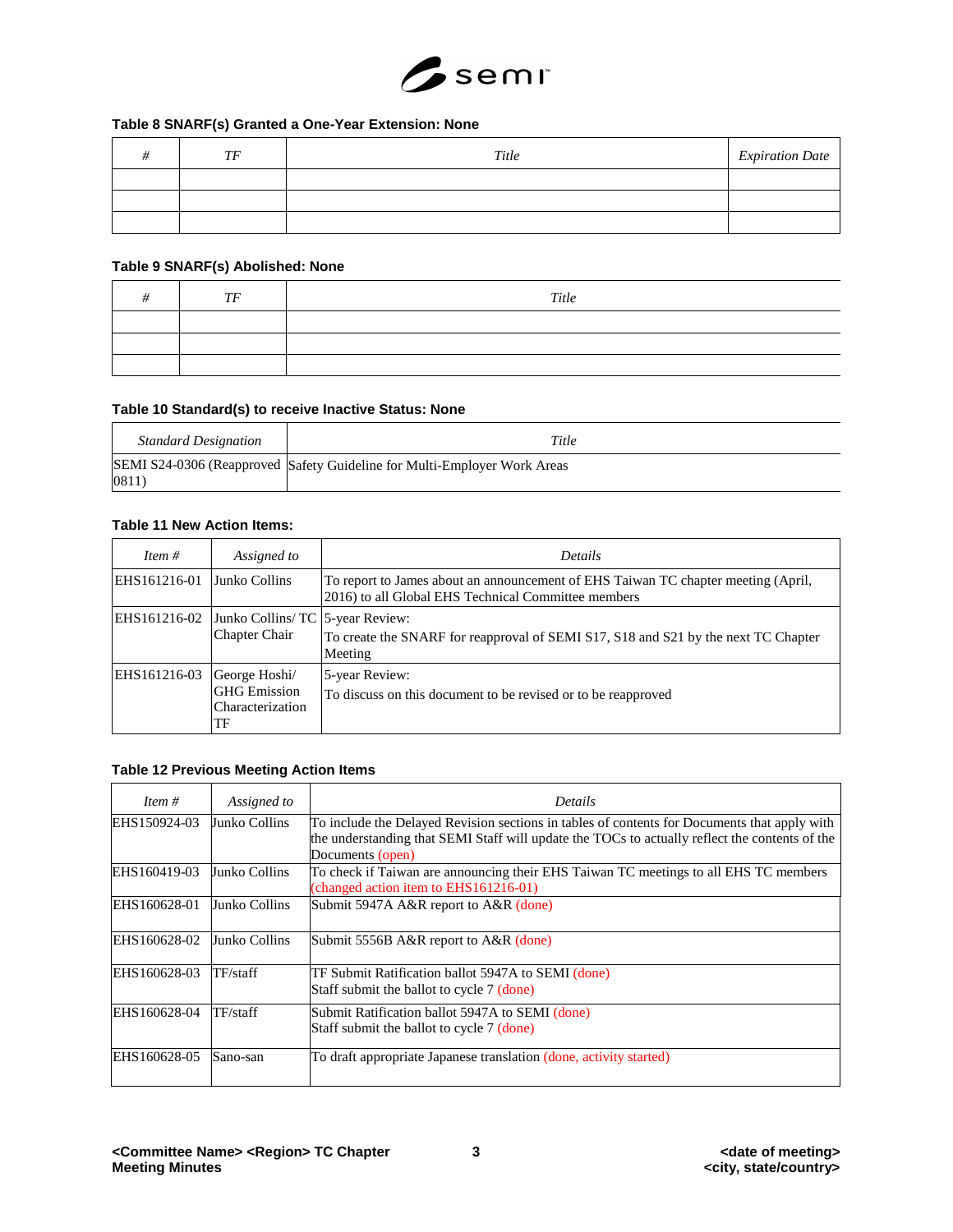

## **1 Welcome, Reminders, and Introductions**

Moray Crawford (Hatsuda Seisakusho) called the meeting to order at –10:00. The meeting reminders on antitrust issues, intellectual property issues and holding meetings with international attendance were reviewed. Attendees introduced themselves.

**Attachment**: Required\_Elements\_Reg\_20150327\_E+J\_2016NewStdTemplate

## **2 Review of Previous Meeting Minutes**

The TC Chapter reviewed the minutes of the previous meeting.

**Motion:** To approve the meeting minutes on June 28. **By / 2nd:** Lauren Crane (TEL) / Tominaga (Murata Machinery) **Discussion: Vote:** 15/0

#### **3 Liaison Reports**

3.1 *EHS NA TC Chapter*

Lauren Crane (TEL) reported for the EHS NA TC Chapter. Of note, the Ladder task force will be disbanded.

**Action Item:** No action item

**Attachment:** EHS NA TC Liaison report 11152016

3.2 *EHS* Taiwan TC Chapter

See the attached report.

**Action Item:** No action item **Attachment:** Taiwan EHS Standards Committee Liaison Report Nov 2016

3.3 *SEMI Staff Report*

Junko Collins (SEMI) gave the SEMI Staff Report. See attachment.

**Action Item:** No action item **Attachment:** SEMI Staff Report 20161211\_v1.1

### **4 Subcommittee and Task Force Reports**

4.1 *Global S23 Revision Task Force*

George Hoshi (TEL) reported for the S23 Revision Task Force. This report contained information on introduction of new SNARF for revision to S23, adding the guide for Co2 equivalent conversion (line item).

This proposal will be discussed by the Global 23 Revision Task Force members in order for getting a consensus among the task force.

No motion during this task force report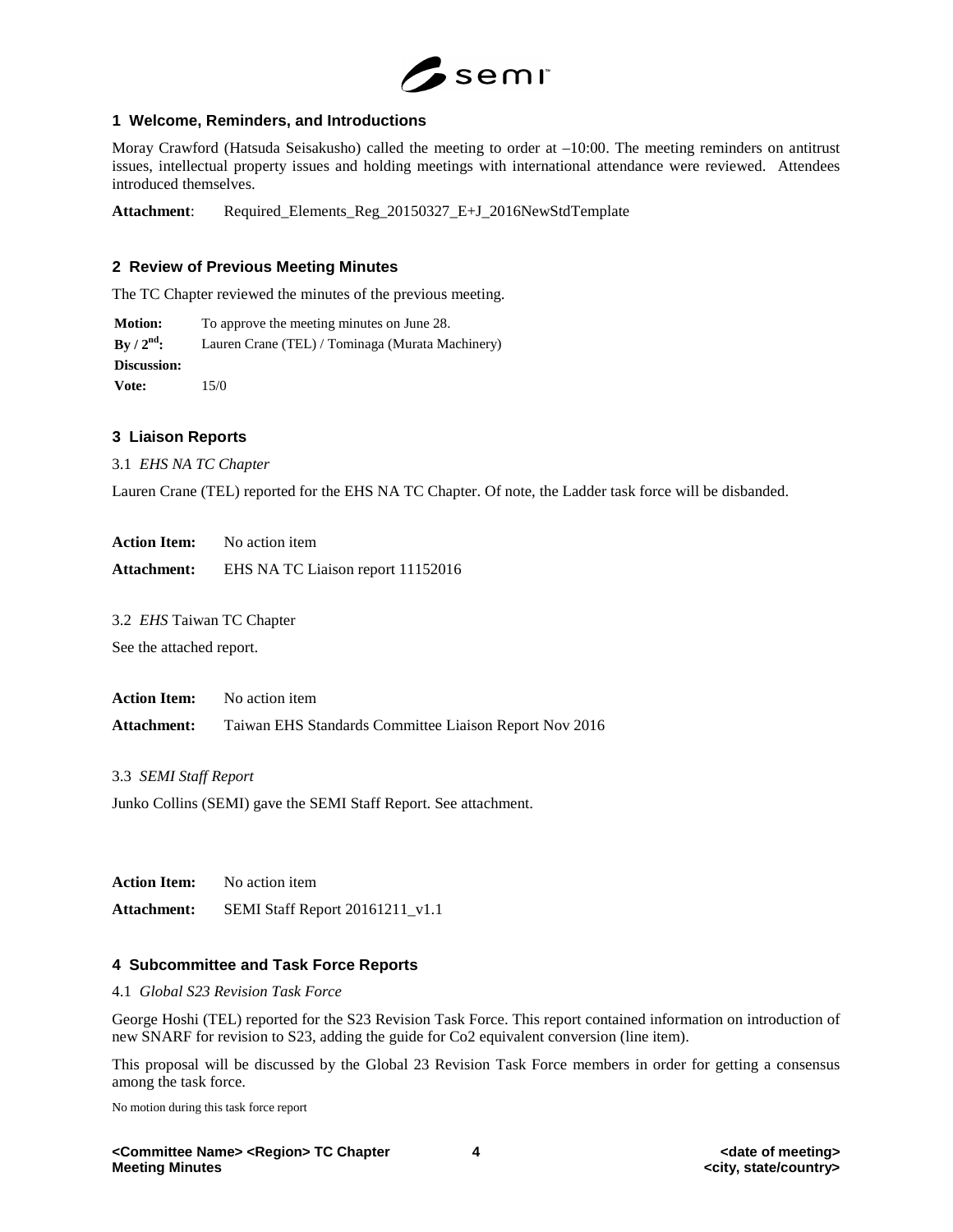

**Motion: By / 2nd: Discussion: Vote:**

**Action Item:** No action item

**Attachment:** S23 CO2eq SNARF Dec2016 R0.1

4.2 *Seismic* Protection Task Force

Naokatsu Nishiguchi (Screen Business Support Solutions) reported for the Seismic Protection Task Force. This report contained information on candidate of new task force leader. Tominaga-san (Murata Machinery) was recommended to be a leader during this meeting. Supika Mashiro (TEL) stated she would strongly support Tadamasa Tominaga (Murata Machinery) if he accepted to be leader of this task force as a successor of N. Nishiguchi.

No motion during this task force report

**Motion: By / 2nd: Discussion: Vote:**

**Action Item:** No action item

**Attachment:** Seismic Protection TF Report 20161216

4.3 STEP S2 Working Group

Kenji Sugihara (Panasonic) reported for the STEP S2 Working Group. This report contained information on result of the STEP S2 held on November 24. The STEP S2 seminar was held successfully.

| <b>Action Item:</b> | No action item               |
|---------------------|------------------------------|
| <b>Attachment:</b>  | STEP_S_Suvery Summary 161122 |

4.4 Five-year Review

Checking the list with all participants, the TC Chapter decided to issue the reapproval ballot with respect to SEMI S17, S18 and S21. With respect to S29, the GHG Emission Characterization TF will discuss about future document status. In addition, S24 is in inactive status.

| Action Item: | G. Hoshi to discuss this topic with the GHG Emission Characterization Task Force members |  |
|--------------|------------------------------------------------------------------------------------------|--|
|              | J. Collins to make SNARF for S17, S18 and S21 with co-chairs                             |  |
| Attachment:  | 5-year Review List (EHS)_2016.12.16                                                      |  |

4.5 Project Period Check (SNARF)

All participants checked the list and confirmed that there is no SNARF to be extended the period.

**Action Item:** No action item **Attachment:** EHS Project Period Review 2016.12.06

**<Committee Name> <Region> TC Chapter 5 <date of meeting>**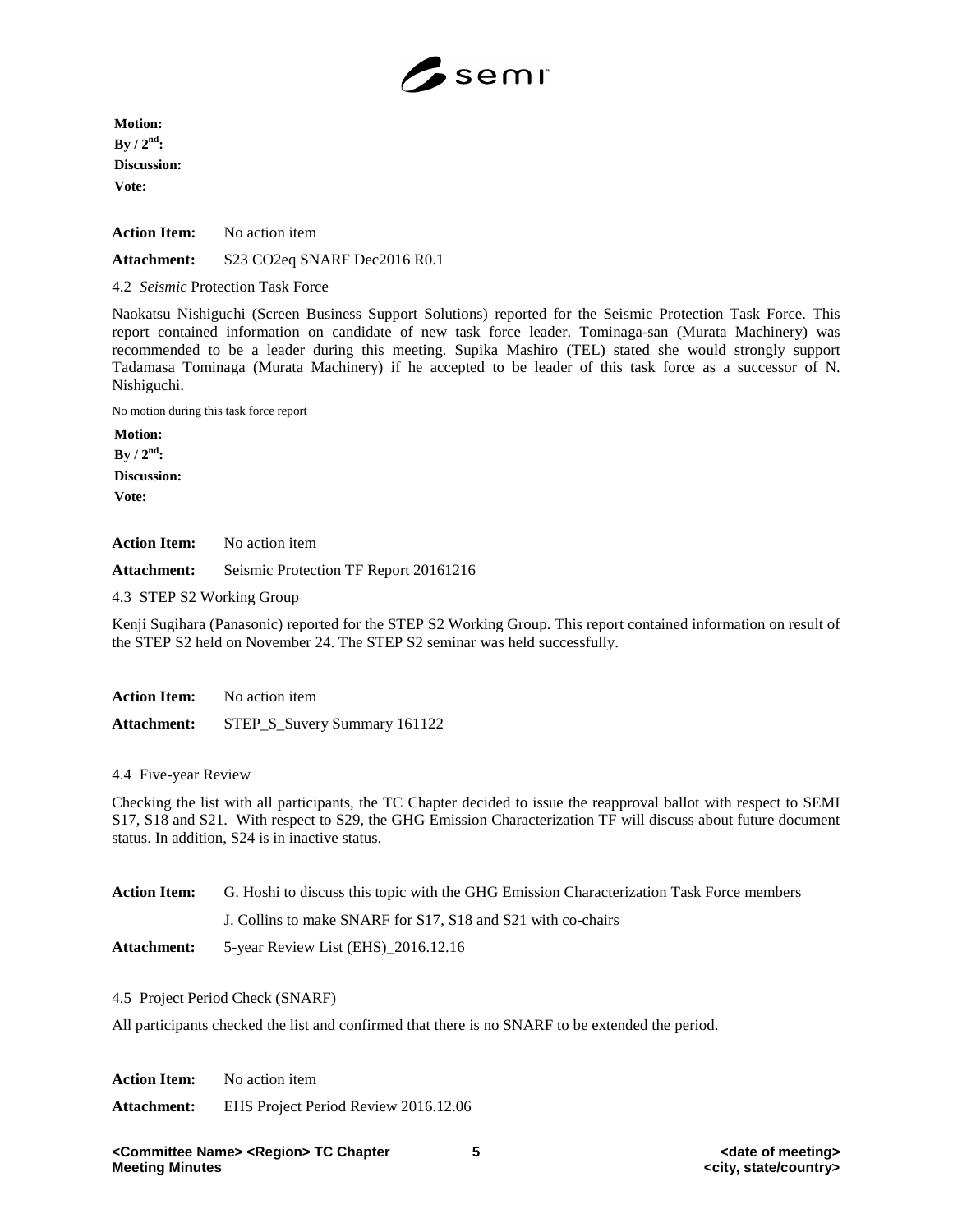

## **5 Old Business**

5.1 *Action item review from the last meeting*

All participants checked the previous action times. See the list in above.

**Action Item:** See the list.

**Attachment:** None

### **6 New Business**

#### 6.1 *Disapproval Comments to R5559B*

Naokatsu Nishiguchi addressed the committee on this topic. He introduced the Task Force recommended actions to eight disapproval comments received. The Task Force recommended all items except the first and the sixth comments should be treated as new business. See details in the attachment "Seismic Protection TF Ratification Ballot Dissaproval Votes Review\_ 20161216"

#### **Action Item:**

**Attachment:** Seismic Protection TF Ratification Ballot Dissaproval Votes Review\_ 20161216

## **7 Next Meeting and Adjournment**

The next meeting is scheduled for10:-17:30, April 25, Tuesday, 2017 at a meeting room, SEMI Japan Office. See<http://www.semi.org/en/events> for the current list of meeting schedules.

Having no further business, a motion was made to adjourn. Adjournment was at 14:00.

Respectfully submitted by:

<name>

<title>

SEMI <region>

Phone: <#>

Email: <address>

#### Minutes tentatively approved by:

| <name> (<company>), Co-chair</company></name> | $ $ <date approved=""></date>         |
|-----------------------------------------------|---------------------------------------|
| <name> (<company>), Co-chair</company></name> | $ $ $\langle$ Date approved $\rangle$ |

# **Table 13 Index of Available Attachments#1**

| Title | Title |
|-------|-------|
|       |       |
|       |       |
|       |       |
|       |       |